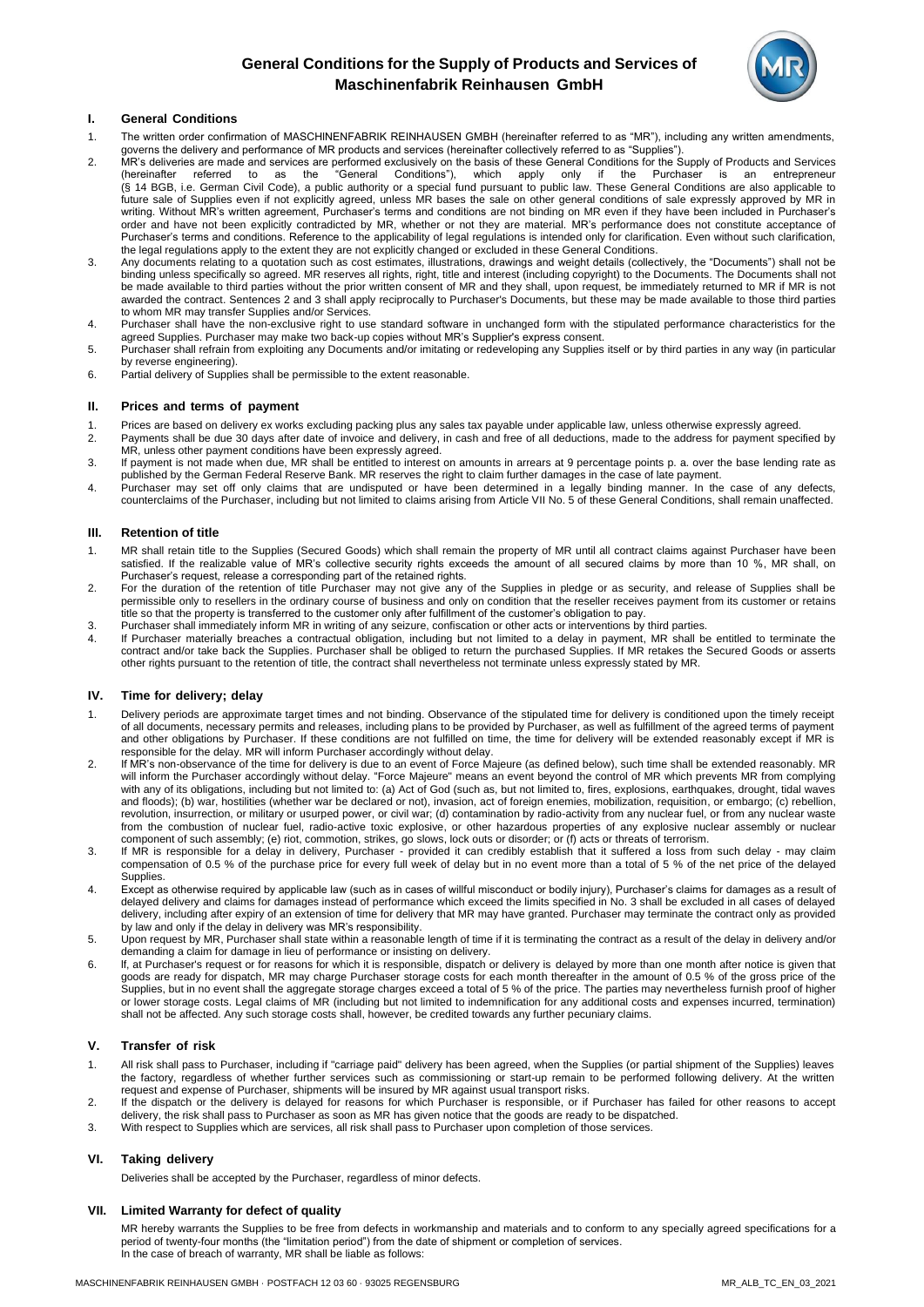- 1. MR shall, at its option and expense, repair, replace or provide parts or services for those that prove to be defective within the limitation period irrespective of operating time - provided that the cause of the defect occurred prior to the time at which the risk passed to the Purchaser.
- 2. For services, MR's liability for defect of quality shall be limited to exchanged parts and work performed.<br>2. Claims for defects of quality expire after the limitation period i.e. within twenty-four months unless other
- 3. Claims for defects of quality expire after the limitation period, i.e. within twenty-four months unless otherwise provided by law. The special provisions of law regarding time limits (in particular § 438(1) no. 1 and no.2, §§ 444 and 445b of the German Civil Code) shall remain in effect.
- 4. A condition to the Purchaser's claim for defects is that the Purchaser has fulfilled its legal obligations to inspect for and give notice of such defects. Any inspection of parts or components that are integrated into other products must be carried out prior to installation. If defects are apparent either in the inspection or thereafter, the Purchaser is to give MR prompt written notice. Notice will be deemed to have been given promptly if given within two weeks, whereby for purposes of meeting this deadline, sending the notice within that period is sufficient. In addition to this duty of inspection and notice, the Purchaser shall give written notice of any readily apparent defect (including delivery of the wrong product or quantity) within two weeks of delivery, whereby also in this case sending the notice within the period is sufficient. The Purchaser shall immediately notify MR in writing of any breach of warranty.
- 5. Purchaser may withhold payment based on claims of breach of warranty only in an amount that is commensurate with the actual defect(s). Purchaser may withhold payment only if a claim of breach of warranty is made and MR does not dispute it.
- 6. Purchaser shall give MR a reasonable period to rectify a defect. In the case of replacement, Purchaser shall return the defective part or component to MR pursuant to relevant provisions of law. Rectification of defects shall include neither removal of the defective part or component nor reinstallation if MR was not originally responsible for installation. MR shall bear, or reimburse the Purchaser for, costs incurred in connection with corrective work, including for materials, labor, shipment and travel. If costs are increased because the products or devices on which services were performed have been transferred to some place other than the agreed upon place of delivery, Purchaser shall bear such additional costs. Purchaser shall also pay the costs of sending the defective item to MR. MR reserves the right to require indemnification for costs incurred in connection with an unwarranted request for rectification of a defect unless the absence of a defect could not have been ascertained by the Purchaser.
- 7. If MR's attempted remedy of any warranty breach fails, Purchaser irrespective of any claims for damage with respect to Article X may terminate the contract or decrease the remuneration by a commercially reasonable amount.
- 8. Claims for breach of warranty shall not include minor deviations from the quality or condition agreed upon, minor impairment of usability, or natural wear and tear or damage arising - after the transfer of risk - from faulty or negligent handling, excessive strain, unsuitable equipment, defective workmanship, inappropriate foundation soil, chemical, electrochemical, electrical or other external influences not assumed under the contract, or from non-reproducible software errors. Claims for defects of quality do not cover modifications or repairs (and the consequences that result) carried out improperly by Purchaser or by third parties.
- 9. Purchaser's claims for legal recourse against MR are valid only to the extent that the Purchaser has not made any agreement with its customer beyond those imposed by law. Moreover, the provisions of No. 8 apply to and restrict Purchaser's claims under this No. 10.
- 10. Article X also applies to damage claims ("Other damage claims"). Furthermore, MR hereby excludes Purchaser's claims against MR and its agents concerning warranties for quality defects except as permitted by this Article VII.

# **VIII. Industrial property rights and copyrights; defects of title**

- 1. Unless otherwise agreed, MR shall furnish the Supplies free of third party industrial property rights and copyrights (hereinafter referred to as "Property Rights") only in the country of delivery. lf a third party, because of an alleged infringement of Property Rights, asserts legitimate claims against Purchaser for products furnished by MR and used in conformity with the contract, MR shall be liable to the Purchaser within the limitation period as follows:<br>a) At its own of
	- a) At its own option and expense, MR shall either obtain a right to use the relevant products, modify them so as not to infringe upon the Property Rights, or replace them. lf this is not possible on terms acceptable to MR, Purchaser may terminate the agreement or reduce the purchase price by a commercially reasonable amount.
	- b) Any obligation of MR to honor a claim for damage is limited by Article X below.
	- c) The obligations of MR described above are applicable only if Purchaser immediately notifies MR in writing as to the claims lodged by a third party, an infringement is not acknowledged, and all counter-measures and settlement negotiations are reserved by MR. lf Purchaser ceases to use any of the Supplies in order to reduce damage or for other material reasons, it shall advise the third party that the cessation of use is not an acknowledgement of an infringement of Property Rights.
- 2. Claims of Purchaser against MR shall be excluded if the Purchaser is responsible for the infringement of Property Rights.<br>3. Claims of Purchaser shall also be excluded if the infringement of Property Rights was caused b
- 3. Claims of Purchaser shall also be excluded if the infringement of Property Rights was caused by specific demands of the Purchaser, by a use of the product not foreseeable by MR or by the product being altered by Purchaser or being used together with products not provided by MR.
- 4. In the case of Property Right infringements, the provisions as defined in Article VII, Nos. 6, 7 and 11 apply to those claims by Purchaser cited in No. 1a).
- 5. For other defects of title, the provisions as defined in Article VII apply.
- 6. Further claims or any claims made by Purchaser against MR and its agents other than those dealt with in this, Article VIII, concerning a defect of title are excluded.

### **IX. lmpossibility of performance, contract adaptation**

- 1. lf a delivery is not possible, Purchaser may claim damages, unless MR is not responsible for the impossibility. The Purchaser's claim for damages shall be limited to 10 % of the value of that part of the Supplies which, owing to the impossibility, cannot be put to the intended use. This limitation shall not apply (a) in cases of intent or gross negligence or (b) if there is a legally binding liability on the part of MR due to injury to life, body or health. Purchaser's right to terminate the contract remains unaffected.
- 2. To the extent unforeseeable events such as are described in Article IV, No. 2. materially change the economic importance of the Supplies or materially affect MR's business, the contract shall be adapted accordingly with due regard to the principle of good faith. If this is not economically reasonable, MR may terminate the contract. MR shall not be entitled to withdraw from the contract in an event which is attributable to MR. lf MR wishes to make use of this right of termination, it shall notify Purchaser in writing immediately after becoming aware of the significance of the event. This right of MR to terminate shall apply regardless of whether MR and Purchaser have agreed to an extension of the delivery time. MR shall without delay refund any consideration already received from Purchaser.

### **X. Other claims for damages**

- 1. As to Purchaser's claims for damages and expenses (hereinafter referred to as "Claims for Damages"), including those concerning violation of contractual obligations and tort, regardless of their legal basis, MR is liable to Purchaser only in case of intent, fraud or gross negligence. The limitation of liability set forth in the first sentence of this Article X No. 1 applies also in cases of breach of duty by or to the benefit of its agents, legal representatives, employees and other entities providing fulfillment or installation services for whose fault MR is responsible by reason of applicable law. This limitation of liability does not apply to Purchaser's claims based on breach of a material contractual obligation (which means a duty, whose due fulfillment is necessary for the proper carrying out of the contract and on whose observance the contract partner regularly relies on and may rely on) or guarantees provided by MR. In cases of Article X, No. 1, Sentence 3, however, MR's liability is limited to damages which are typical for this kind of contract and foreseeable by MR at the time of entering into the contract except to the extent MR is liable by reason of intention, fraud or gross negligence. In particular, without limitation, indirect and consequential damages which are the consequence of defects in the product delivered are subject to recovery only to the extent such damages are the consequences of defects which are normally expected in case of use of the delivered product in accordance with MR's directions.
- 2. The limitations of liability set forth in Article X, No. 1 above shall not apply to Purchaser's claims for loss of life, bodily injury or damage to health or if excluded by product liability laws.
- 3. If the Purchaser is entitled to claims for damage under this Article X, the duration of liability of these claims corresponds to the time as set forth in the applicable limitation period regarding claims for defects of quality pursuant to Article VII, No. 3. The statute of limitations applies to claims for damages based on loss of life, personal injury or injury to health or based on applicable product liability laws. The statute of limitations also applies to claims for damages in case of gross negligence or intent.

# **XI. Use of non-personal data**

Insofar as MR obtains non-personal data of the customer and/or third parties in the course of the performance of the contractual relationship (e.g. device characteristics, performance parameters, other technical information), MR may use this data for its own business purposes (e.g. for further product development, quality controls and improvement of the range of services) for an unlimited period of time. This applies accordingly to such data that MR has sufficiently anonymized in accordance with the applicable data protection regulations. MR will not share this data with third parties outside the MR group of companies